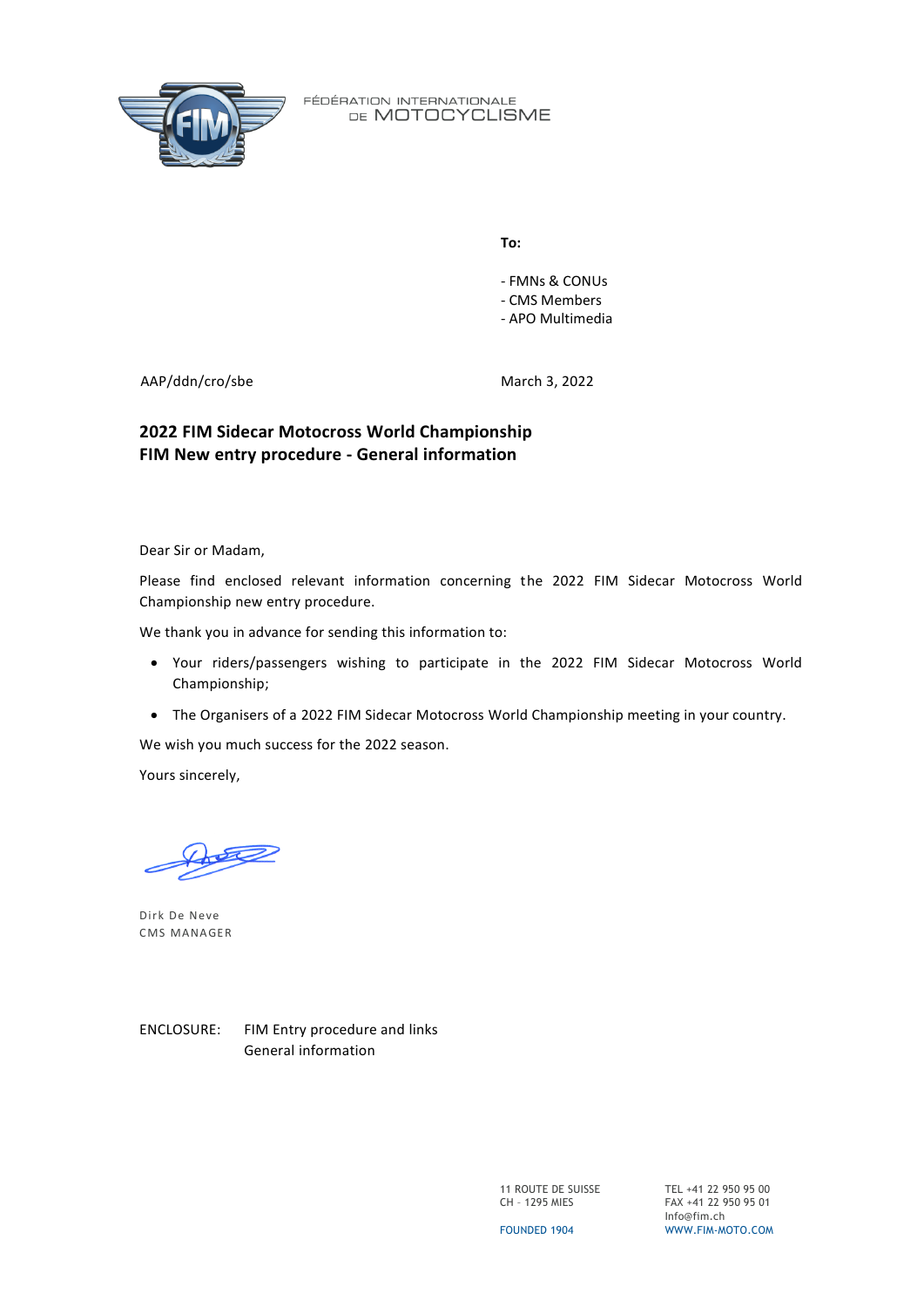

2022 FIM Sidecar Motocross World Championship 2 FIM entry procedure / General information

### **REGISTRATION**

The registration of entries is done online on the WSC Entry System.

New users need to register online at: [https://www.entry.fimsidecarcross.com/registration.](https://www.entry.fimsidecarcross.com/registration) After completing the registration, you will receive an e-mail with a confirmation.

Users who already registered in the past can start the entry process directly at [https://www.entry.fimsidecarcross.com/.](https://www.entry.fimsidecarcross.com/)

In case a user doesn't remember his password, he can request a new password at [https://www.entry.fimsidecarcross.com/?forgot=password.](https://www.entry.fimsidecarcross.com/?forgot=password)

A complete detailed help-file is available on: <https://www.entry.fimsidecarcross.com/how-to>

IMPORTANT: All users need to register their personal email address as it is used for the login. Users can select their Role:

- Rider (and if you have a confirmed career number, fill it in here)
- Passenger
- Other (for FIM, FMN, Promotor or others)
- (this role will be added manually by the WSC Sport Office team after verification)

We kindly ask all **FMNs to do their registration as soon as possible**, only with a completed registration and verification will you receive notifications from your riders/passengers' registration.

#### **Rider's Registration for an event:**

- Login to the page [https://www.entry.fimsidecarcross.com/.](https://www.entry.fimsidecarcross.com/)
- Select the event(s) you want to participate
- Fill in the details (if your passenger is not in the list, send him an invitation)
- Complete the form and CREATE your registration.

As soon as the entry request is submitted, an automated mail will be sent to the rider's and passenger's FMN:

**- Step 1:**

The FMN concerned must confirm that its rider has the necessary competition experience and the correct details and fill the licence number if already known/ordered.

At the end of the registration page, the FMN can Confirm/Decline a registration.

This confirmation is required to continue the on-line registration process.

- **Step 2:**

If for any reason an FMN wishes to excuse or refuse the start of a rider or passenger, the FMN in question can do this online any time on the same form. It would be helpful to enter the reason into the form or send it by email to WSC Sport Office [\(sportoffice@fimsidecarcross.com\)](mailto:sportoffice@fimsidecarcross.com).

- **Step 3:**

As soon as the FMN confirms the entry, the FMN and the rider/passenger will receive an automated email confirming the entry to the event selected.

> 11 ROUTE DE SUISSE CH – 1295 MIES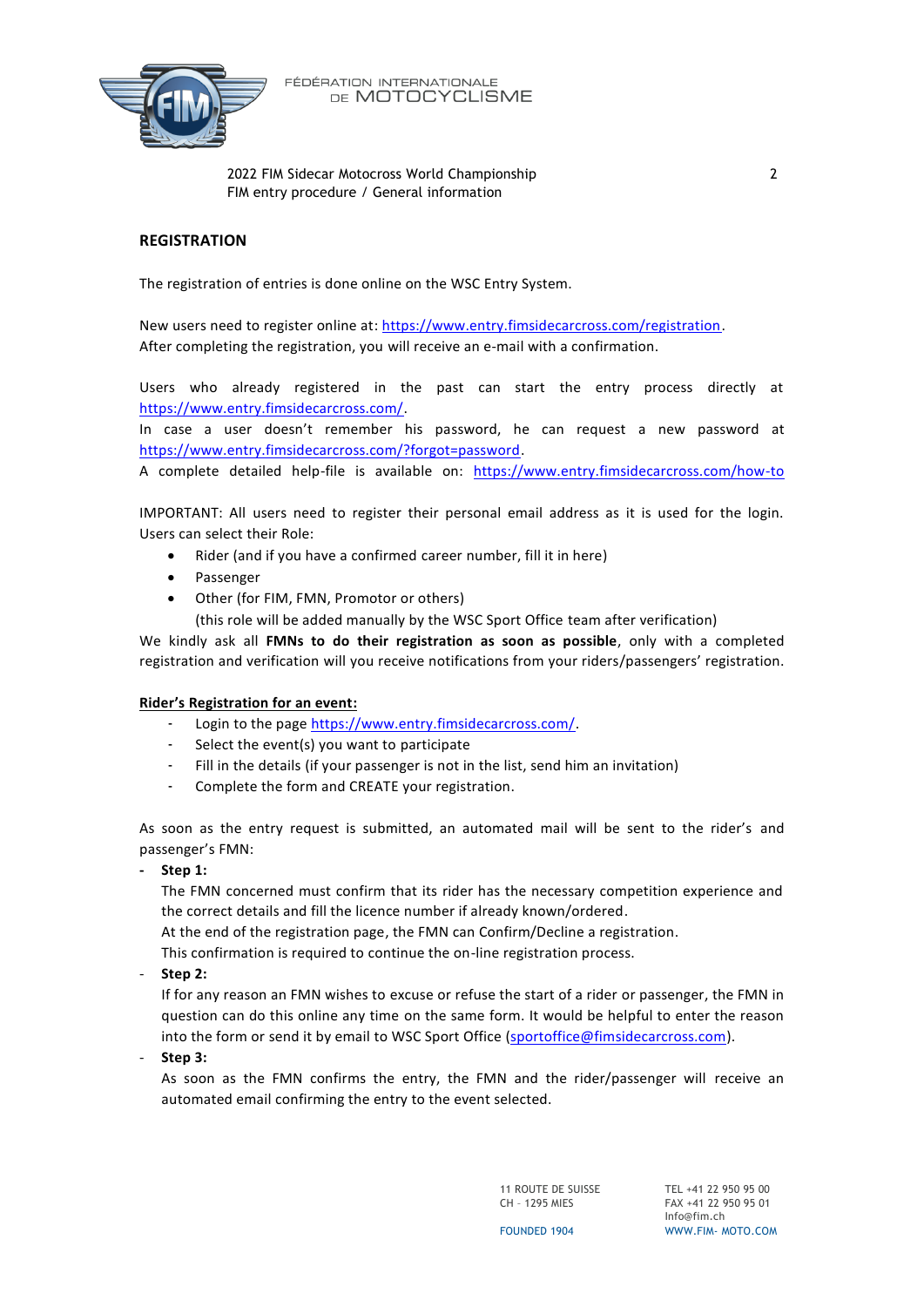

#### 2022 FIM Sidecar Motocross World Championship 3 FIM entry procedure / General information

In case of any problems or questions, please contact WSC Sport Office by email [\(sportoffice@fimsidecarcross.com\)](mailto:sportoffice@fimsidecarcross.com).

We would like to point out that the maximum age for riders and passengers is 50 years old. Please respect this when receiving request for participation in, and issuing licenses for the FIM Sidecar Motocross World Championship. Nevertheless, riders who have reached or are above the maximum age but have finished in the top 10 of the previous year's final FIM Sidecar Motocross World Championship standings will be given the opportunity to participate again the following year. Special consideration will be given by the FIM Motocross Commission to a rider who has been confirmed with a season long injury or other special circumstance which has prevented him from competing that season.

As a general rule, every rider/passenger wishing to participate in the 2022 FIM Sidecar Motocross World Championship must enter through electronic WSC Entry System.

The rider and passenger must complete the entry procedure for each 2022 FIM Sidecar Motocross World Championship meeting they wish to enter.

Entry requests/provisional entries can be made by the electronic WSC Entry System, but they must be confirmed by the FMN within the electronic WSC Entry System.

We remind you that the rider must always have a copy of his licence (paper or electronic) as it may be asked during any time of the event. During your  $1<sup>st</sup>$  event at the technical and administrative control, the WSC Sport Office can ask to verify your identity and credentials.

The rider/passenger receive the complete entry form and technical form at the Welcome Office of the event and must return the forms duly completed and signed at the technical and administrative control. Consequently, pages 1 and 2 of the entry form will bear the confirmation of the FMN concerned. If requested, the WSC Sport Office can ask to verify your details and credentials during the administrative control.

For each meeting of the 2022 FIM Sidecar Motocross World Championship, the closing date for entries is 30 days before the meeting in question.

> 11 ROUTE DE SUISSE CH – 1295 MIES

TEL +41 22 950 95 00 FAX +41 22 950 95 01 Info@fim.ch WWW.FIM- MOTO.COM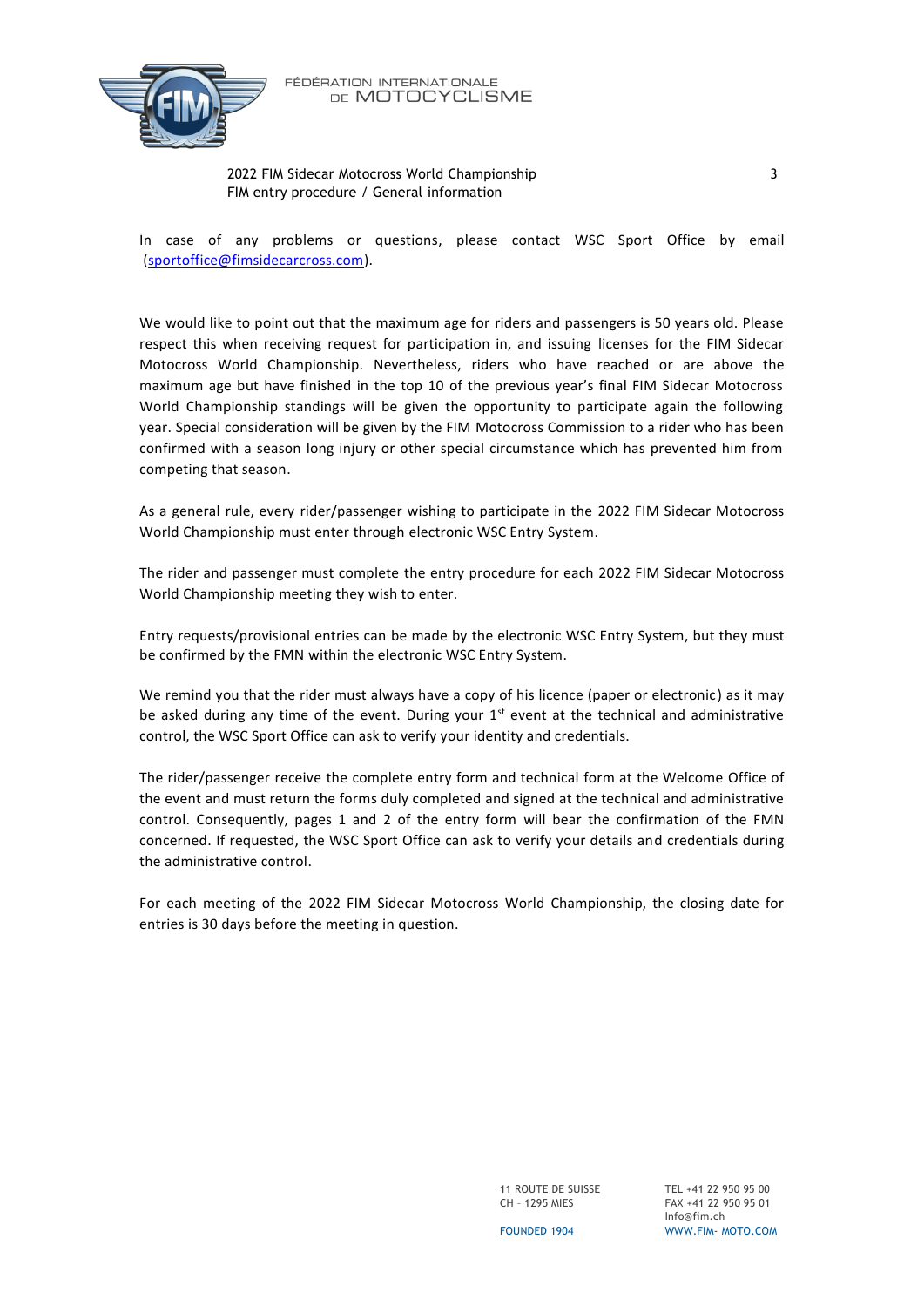

2022 FIM Sidecar Motocross World Championship 4 FIM entry procedure / General information

WSC Sport Office can enter additional sidecar teams up to the maximum of 20 before Thursday noon prior to the meeting.

WSC Sport Office must then inform the rider's/passenger's FMN, the FMNR and/or the organiser in writing, by e-mail before the end of the technical verifications prior to the meeting.

For these sidecar teams entered by WSC Sport Office, all listed entry conditions (apart from the closing date of entries) apply.

#### **STARTING/CAREER NUMBERS**

According to the FIM information letter dated 09.12.2021 [\(Sidecar starting](https://www.fim-moto.com/fileadmin/user_upload/Documents/2021/CMS_SIDE_2022_STARTING_NUMBERS_E.pdf) numbers), riders have the possibility to choose a "career number". However, the number one (1) will always be reserved for the current FIM World Champion.

Riders must make the request for a "career number" to the FIM Administration [\(sandra.berthoud@fim.ch\)](mailto:sandra.berthoud@fim.ch) but there is no guarantee whatsoever that they will receive this number. If the requested number is still available, it will be allocated to the rider.

Once a number has been issued to a rider – whether it was upon his request or by a decision of the FIM – it cannot be changed during the same year of competition.

This means that riders can now select a "career number" and use it as a marketing/branding tool just like it is the case in MXGP.

### **TECHNICAL RULES / UPDATES**

Please refer to the 2022 Motocross Technical Rules to be published soon on the FIM website and pay a special attention to the following article:

Art. 65.01 Clothing and Protectors

11 ROUTE DE SUISSE CH – 1295 MIES

TEL +41 22 950 95 00 FAX +41 22 950 95 01 Info@fim.ch WWW.FIM- MOTO.COM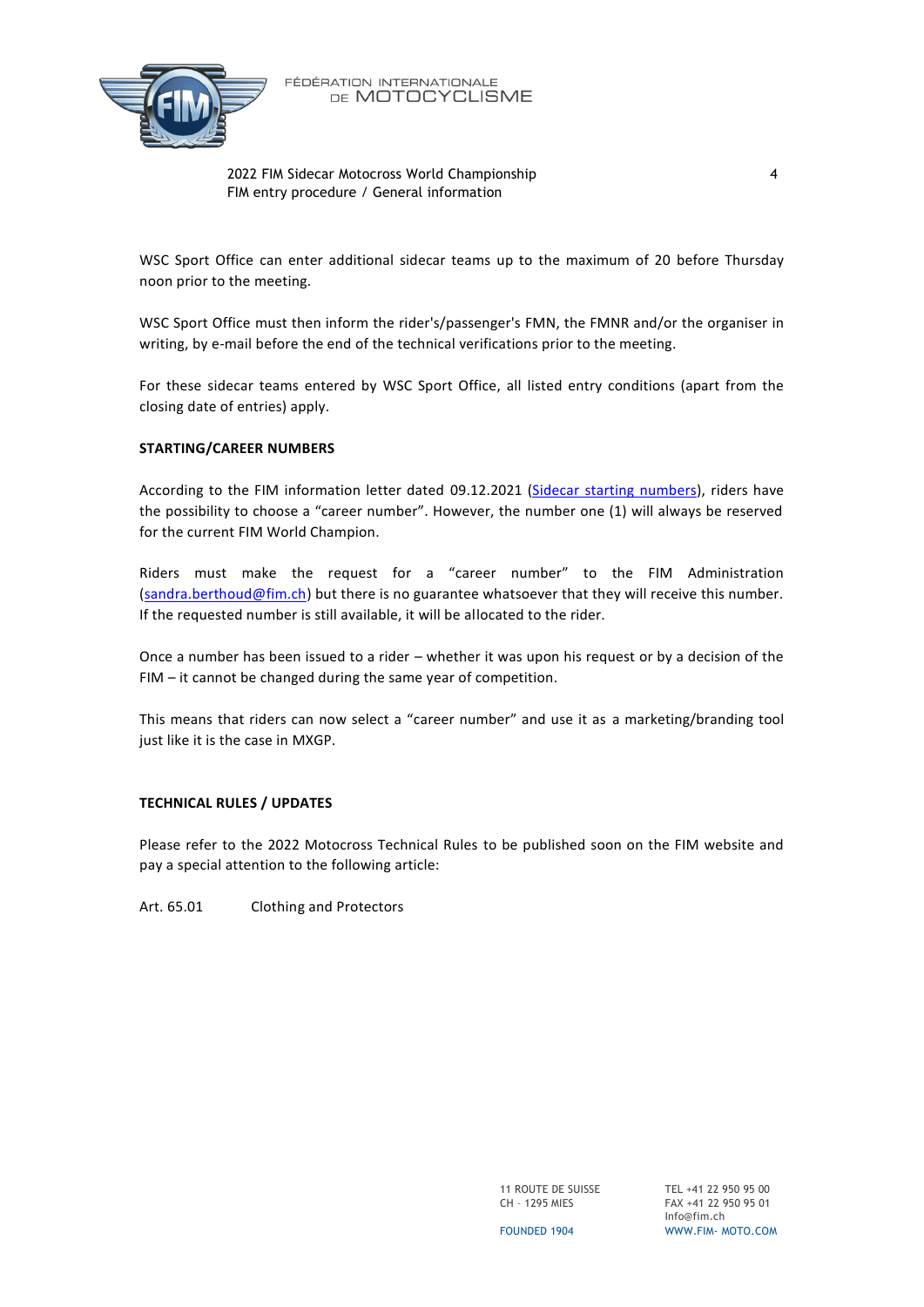

2022 FIM Sidecar Motocross World Championship 5 FIM entry procedure / General information

#### **CHAMPIONSHIP'S LOGOS**

Riders/Passengers must display the FIM and the FIM Championship logos on the upper front torso or shoulder area of their jersey or on their chest/back protector if the latter is worn over the jersey.

It is recommended that Riders/Passengers print FIM and the FIM Championship logos on their jerseys.

The FIM and FIM Championship logo must also be displayed on the front number plate and the side number plates as per the diagrams below.

In case of any questions, please contact WSC Press Officer, Mr. Rien Willems: [rien@fimsidecarcross.com.](mailto:rien@fimsidecarcross.com)



11 ROUTE DE SUISSE CH – 1295 MIES

TEL +41 22 950 95 00 FAX +41 22 950 95 01 Info@fim.ch WWW.FIM- MOTO.COM